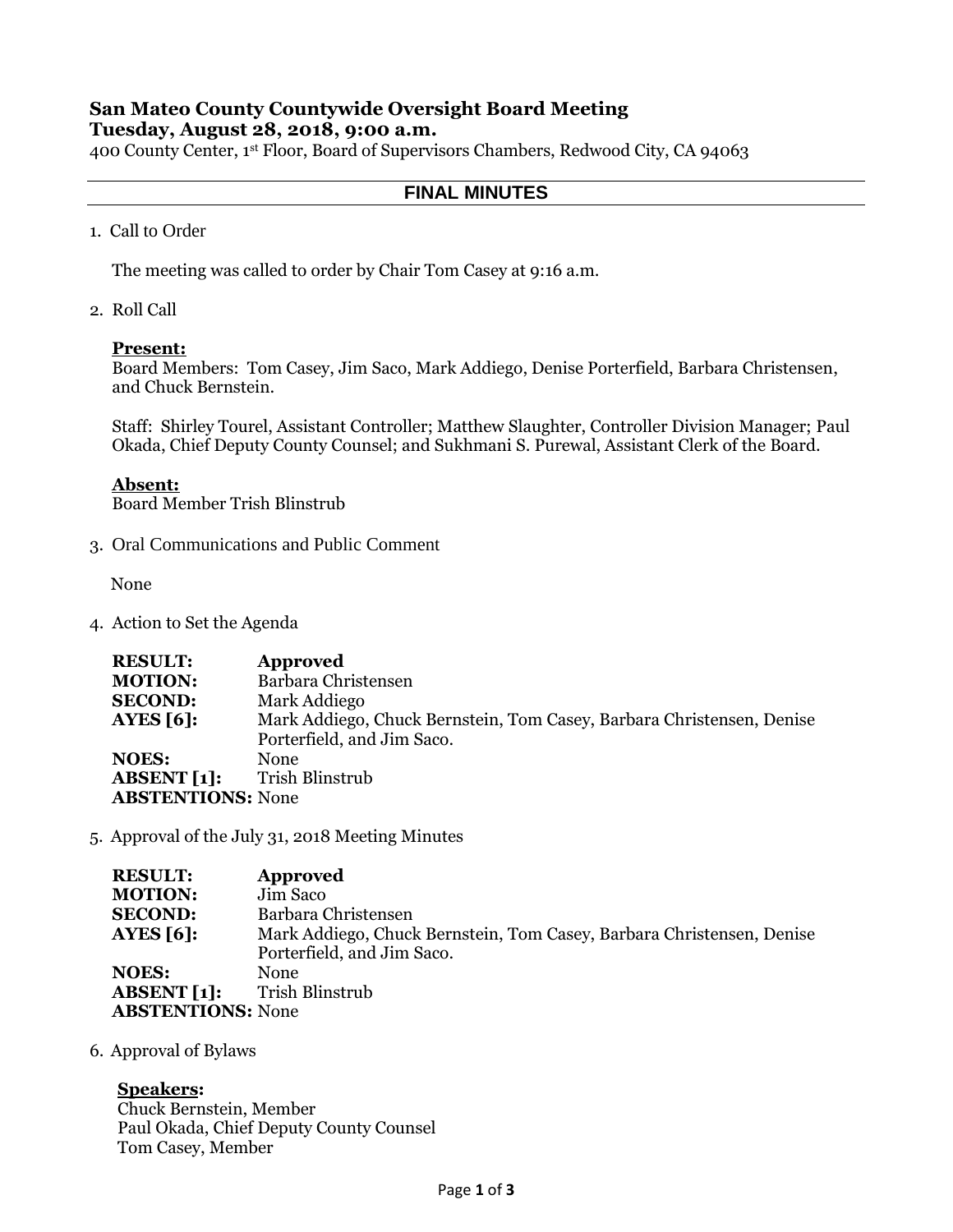Barbara Christensen, Member Denise Porterfield, Member

*Item was tabled for next board meeting to make additional edits.*

7. Approval of Fiscal Year 2018-19 Regular Meeting Schedule

### **Speakers:**

Chuck Bernstein, Member Tom Casey, Member Sukhmani Purewal, Assistant Clerk of the Board

Motion to adopt the resolution approving the regular meeting schedule:

| <b>RESULT:</b>           | Approved (Resolution No. 2018-04)                                     |
|--------------------------|-----------------------------------------------------------------------|
| <b>MOTION:</b>           | Mark Addiego                                                          |
| <b>SECOND:</b>           | Denise Porterfield                                                    |
| AYES $[6]$ :             | Mark Addiego, Chuck Bernstein, Tom Casey, Barbara Christensen, Denise |
|                          | Porterfield, and Jim Saco.                                            |
| <b>NOES:</b>             | <b>None</b>                                                           |
| ABSENT[1]:               | Trish Blinstrub                                                       |
| <b>ABSTENTIONS: None</b> |                                                                       |

8. Approval of Agreement for Legal Services

**Speakers:**  Paul Okada, Chief Deputy County Counsel Chuck Bernstein, Member Tom Casey, Member

Motion to adopt the resolution approving an agreement for Legal Services with the following addition to the agreement, "Any out-of-pocket and extraordinary regular costs exceeding \$5,000 shall be pre-approved by client":

| <b>RESULT:</b>           | Approved (Resolution No. 2018-05)                                     |
|--------------------------|-----------------------------------------------------------------------|
| <b>MOTION:</b>           | Barbara Christensen                                                   |
| <b>SECOND:</b>           | Denise Porterfield                                                    |
| <b>AYES [6]:</b>         | Mark Addiego, Chuck Bernstein, Tom Casey, Barbara Christensen, Denise |
|                          | Porterfield, and Jim Saco.                                            |
| <b>NOES:</b>             | <b>None</b>                                                           |
| <b>ABSENT</b> [1]:       | Trish Blinstrub                                                       |
| <b>ABSTENTIONS: None</b> |                                                                       |
|                          |                                                                       |

9. Redevelopment Agency Dissolution Status Update – South San Francisco (Discussion only)

## **Speakers:**

Nell Sealander, City of South San Francisco Alex Greenwood, City of South San Francisco Mike Futrell, City Manager, City of South San Francisco Tom Casey, Member Barbara Christensen, Member Jim Saco, Member Shirley Tourel, Assistant Controller Chuck Bernstein, Member Mark Addiego, Member Paul Okada, Chief Deputy County Counsel